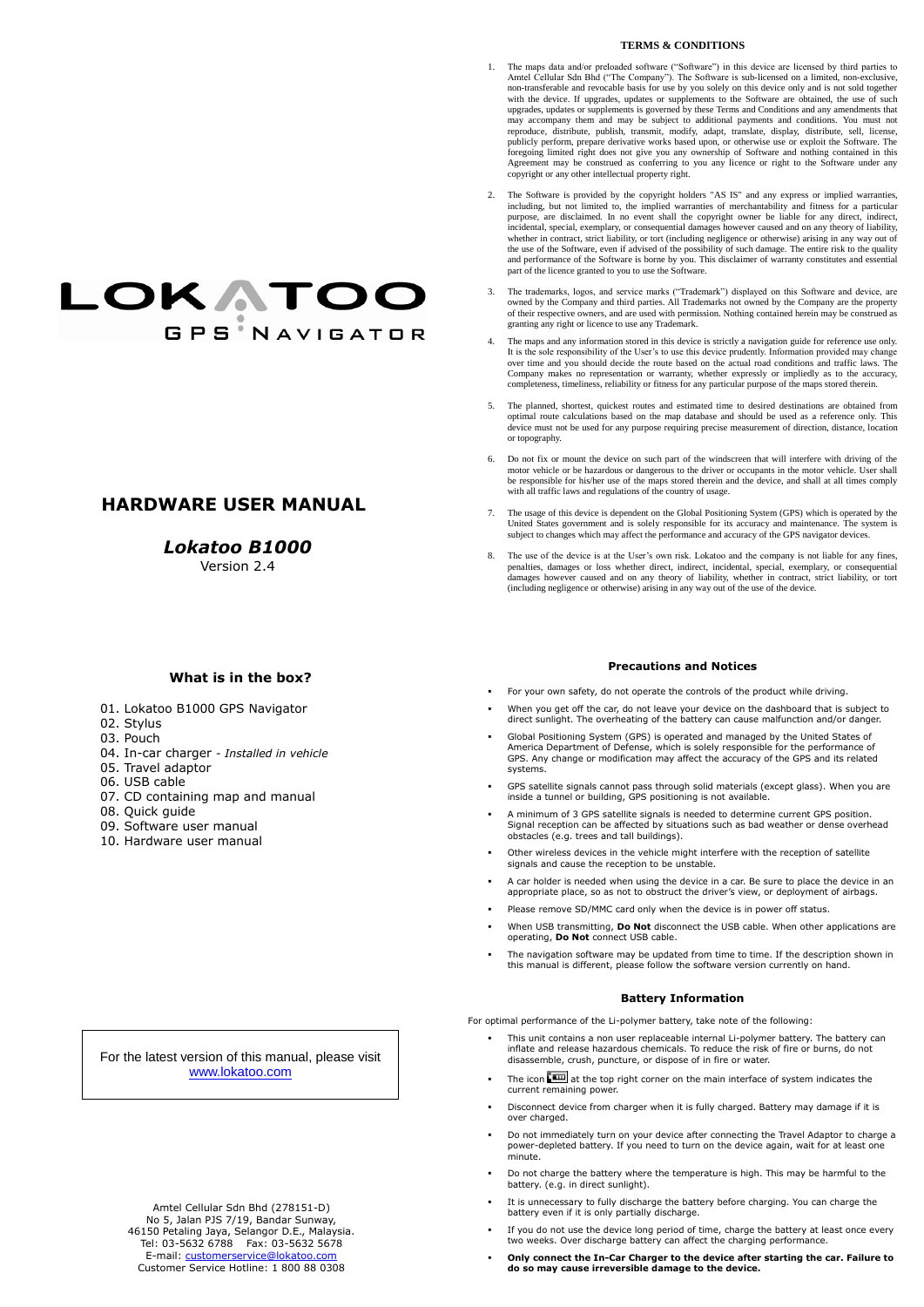## **Getting to know your Lokatoo B1000 GPS navigator**

| Т.                       | Power button                                                                          | Pressing the power button for more than 2 seconds will<br>switch off the device completely. Pressing it briefly will turn |  |
|--------------------------|---------------------------------------------------------------------------------------|---------------------------------------------------------------------------------------------------------------------------|--|
|                          |                                                                                       |                                                                                                                           |  |
|                          |                                                                                       | the device to sleep mode.                                                                                                 |  |
| 2                        | Reset button                                                                          | To reset the device.                                                                                                      |  |
| 3                        | <b>AVIN Connector</b>                                                                 | Connect to external AVIN wired receiver module. (Optional)                                                                |  |
| 4                        | Connect to the USB cable for file transfer or battery charging.<br>Mini-USB Connector |                                                                                                                           |  |
| 5.<br>Charging Indicator |                                                                                       | Static red indicate that external power is connected and                                                                  |  |
|                          |                                                                                       | charging. Static green indicate a fully charged battery.                                                                  |  |
| 6                        | Headphone Connector                                                                   | Connect to stereo headphone.                                                                                              |  |
|                          | SD/MMC Card slot                                                                      | To access song and video files stored in SD/MMC card.                                                                     |  |
| 8                        | Speaker                                                                               | Produces audio.                                                                                                           |  |
| 9                        | Stylus                                                                                | For inputting via touch screen.                                                                                           |  |
| 10                       | Holder bracket<br>To secure the device to the dashboard holder.                       |                                                                                                                           |  |
| 11                       | Display screen                                                                        | Display screen with touch screen capability.                                                                              |  |
| 12                       | Microphone                                                                            | For inputting via voice. (Dependent on software capability)                                                               |  |

- 2. Place the GPS navigator to the dashboard holder as shown above. (The bracket at the back of the navigator must be fitted to the dashboard bracket holder.)
- 3. Push the GPS navigator downward to secure it to the dashboard.
- A. Shuffle all songs The Revious track
- B. Repeat all songs G. Next track
- C. Progress bar M. H. Play / Pause
- 
- 
- 
- 
- 
- D. Volume and the U. Previous page
- E. Stop J. Close and exit

## **Main Interface Menu**







| A              | Display date, month and year.<br>Date |                                          |  |
|----------------|---------------------------------------|------------------------------------------|--|
| $\overline{B}$ | Time                                  | Display the current time.                |  |
| $\mathsf{C}$   | <b>Battery Indicator</b>              | Display the battery level of the device. |  |

## **1. Navigation**

Tap this icon to launch the navigation software. (Please refer to the navigation software user manual)

## **Fitting The GPS Navigator To Dashboard Holder**



## **2. Music**

After the desired music file is selected, the music file will be played with player interface shown below.







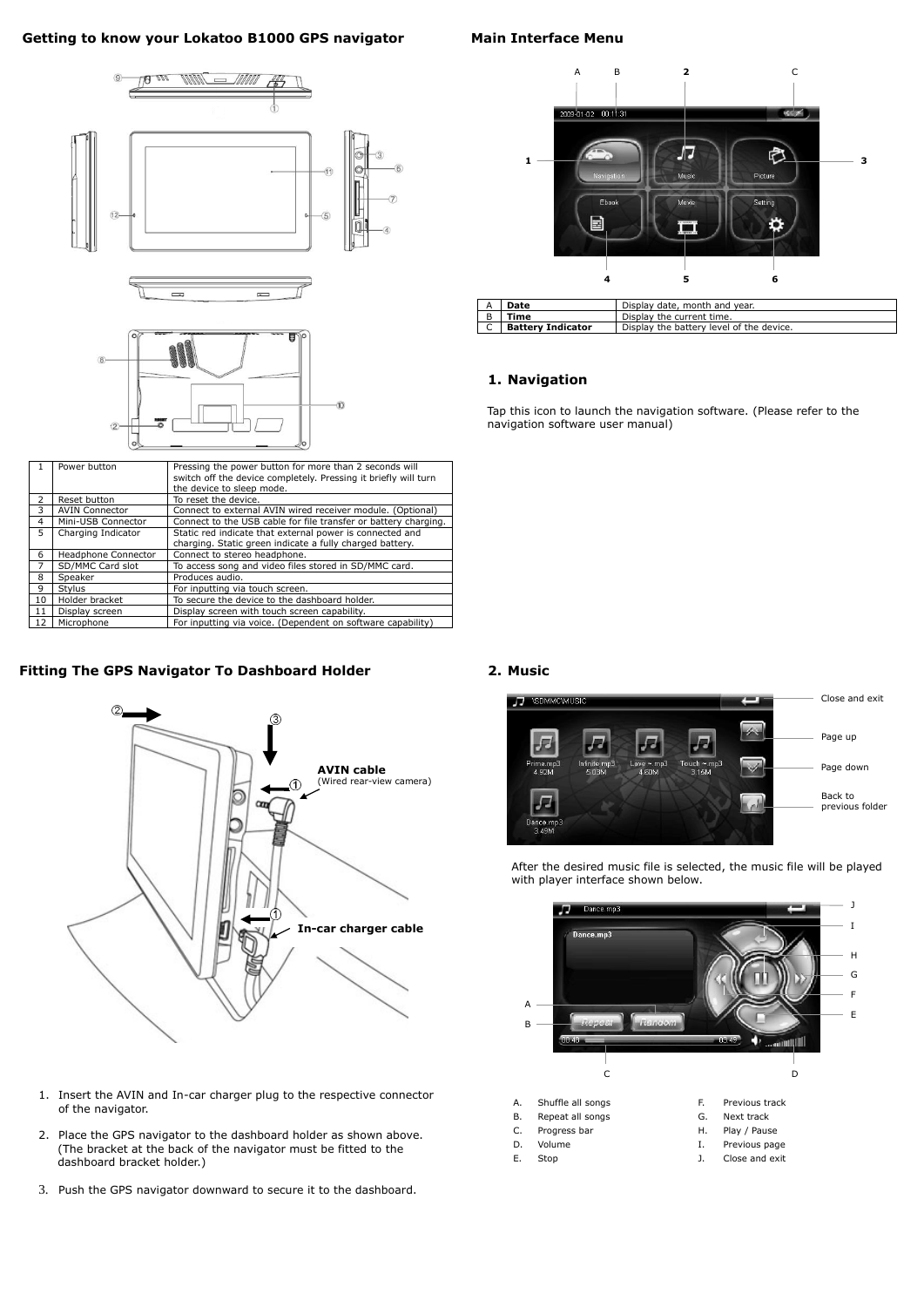## **3. Picture**

After the desired picture file is selected, the picture file will be displayed as below.

*\* Double tap the screen to exit full screen mode.*

## **5. Movie**

After the desired movie file is selected, the movie file will be played with player interface shown below.

*\* Double tap the screen to exit full screen mode.*

#### **4. Ebook**



Terms and Conditions.txt  $1/4$ E TERMS AND CONDITIONS D The maps data and/or preloaded software ("Software") in this device are licensed by third parties to Amtel Cellular Sdn Bhd ("The Company"). The Software is<br>sub-licensed on a limited, non-exclusive, non-C transferable and revocable basis for use by you solely

- A. Numeric keyboard to enter page no. D. Page up
- B. Previous folder **E.** Close and exit
- 
- C. Page down

#### Tap  $\sim$  or  $\sim$  to set the time before the screen is turned off.

## **6. Setting**

Tap Setting icon from main menu to enter the setting page. Here you can set the volume, power, backlight, time and date and language. You can also view system information, perform touch screen calibration, GPS reset and factory reset.

#### **6.1 Volume**



#### **6.2 Power**

The "Battery Level" displays the remaining charge of the battery.

Tap  $\sim$  or  $\sim$  to set the time before the navigator enter sleep mode.



#### **6.3 Backlight**

| Tap $\Box$ to increase and $\Box$ to decrease the screen brightness.                                        |
|-------------------------------------------------------------------------------------------------------------|
| $\overline{a}$ $\overline{b}$ $\overline{a}$ $\overline{b}$ to set the time before the series is turned off |



#### **6.4 Date & Time**

Time – Tap  $\left( - \right)$  or  $\left( - \right)$  to set the hour and minute.

Date - Tap  $\leftarrow$  or  $\leftarrow$  to set the year, month and day.

## Zone - Tap  $\sim$  or  $\sim$  to set the time zone.

Note: You do not need to adjust the date and time. When the device is connected to GPS satellite, the current date and time will be downloaded to the device.

## **6.5 Language**







- A. Previous picture **E.** Rotate picture
- B. Next picture F. Zoom out
- C. Slide show (in full screen)\* G. Zoom in
- D. Back to previous folder **H.** Close and exit



B

A